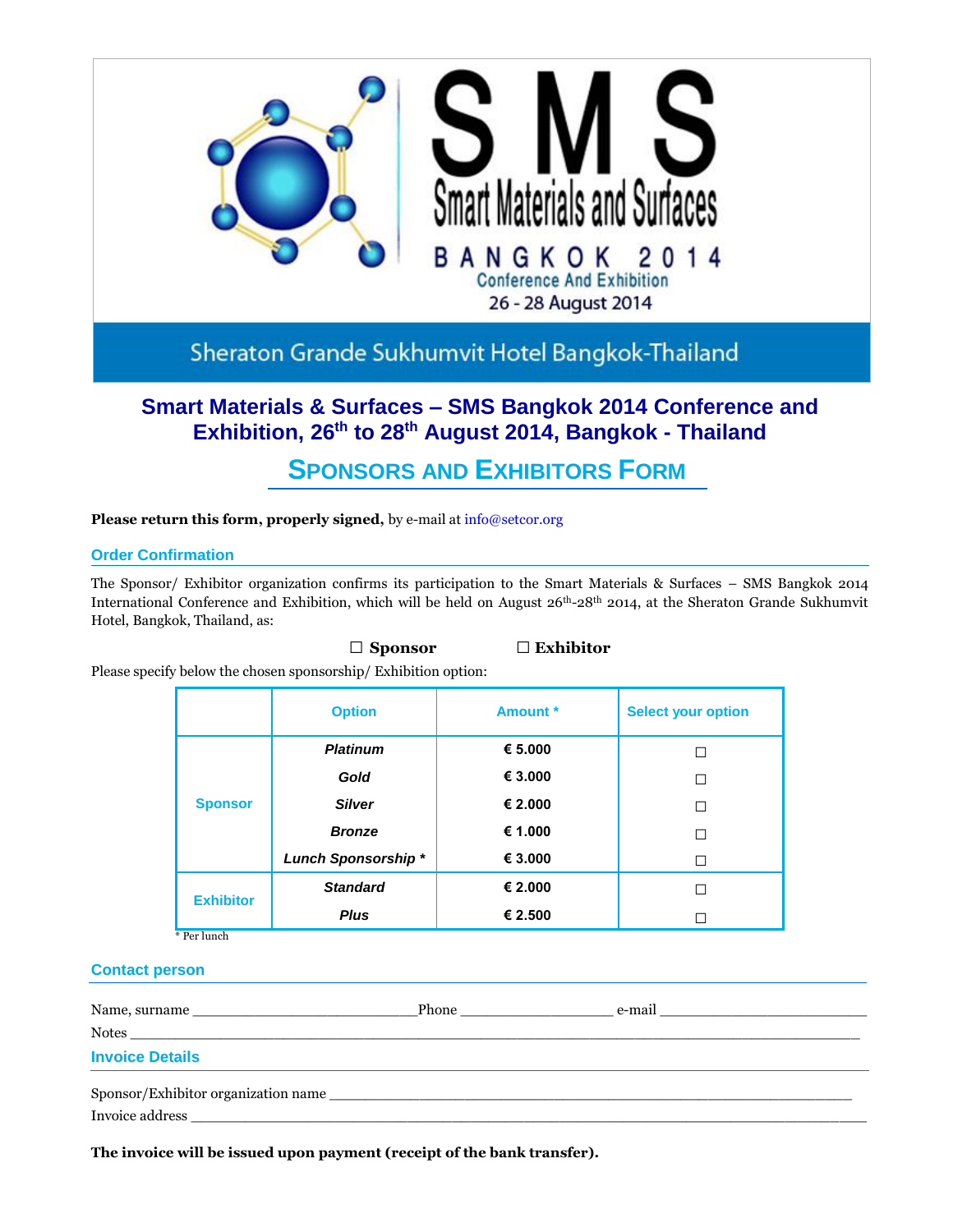In order to confirm the chosen option, the amount for the sponsorship and/or the exhibition fee will have to be paid within 15 days from the signature of the present order form on the following bank account details:

**Account Name: SETCOR MEDIA FZ-LLC IBAN: AE11 0330 0000 1099 4577089 BIC/SWIFT: BOMLAEAD Bank Name: Mashreq Bank psc – Dubai, United Arab Emirates Payment reference: Sponsor / Exhibitor SMS Bangkok 2014**

Please note that a copy of the bank transfer has to be sent by e-mail at [info@setcor.org.](mailto:info@setcor.org)